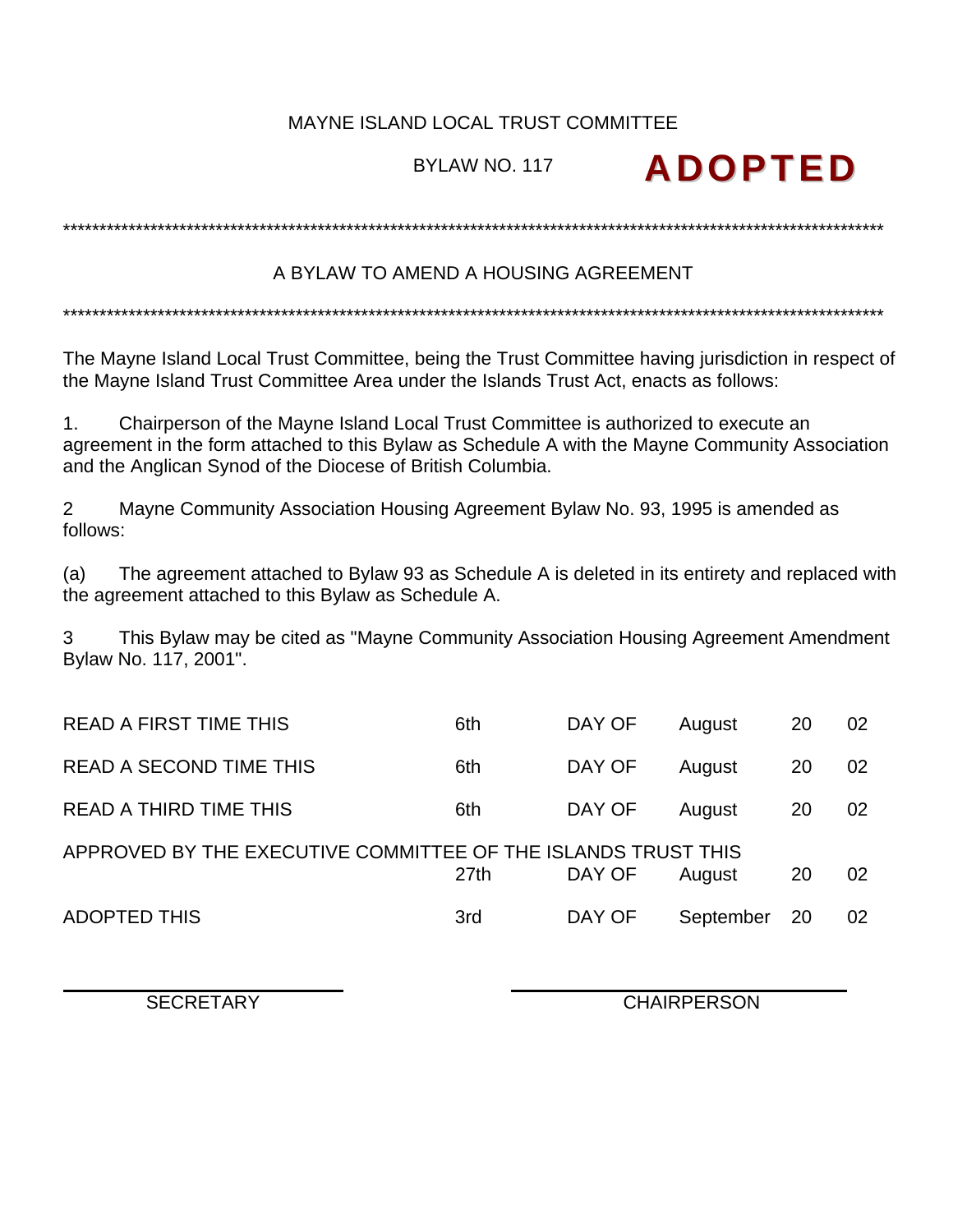## **MAYNE ISLAND LOCAL TRUST COMMITTEE**

### **BYLAW No. 117**

### **Schedule A**

### **HOUSING AGREEMENT**

THIS AGREEMENT DATED FOR REFERENCE the 14<sup>th</sup> day of *September 2002* 

**RFTWEEN:** 

MAYNE COMMUNITY ASSOCIATION, a society incorporated under the Society Act of British Columbia (incorporation number S24946) and having its registered office at 360B Georgina Point Road, Mayne Island, **B.C. VON 2J0** 

(the "Owner")

OF THE FIRST PART

### AND:

THE ANGLICAN SYNOD OF THE DIOCESE OF BRITISH COLUMBIA, 912 Vancouver Street, Victoria, B.C., V8V 3V7

(the "Diocese")

OF THE SECOND PART

AND:

MAYNE ISLAND LOCAL TRUST COMMITTEE, a corporation under the Islands Trust Act of British Columbia, having an office at 2<sup>nd</sup> Floor, 1627 Fort Street, Victoria, B.C. V8R 1H8

(the "Trust Committee")

#### OF THE THIRD PART

#### **WHEREAS:**

The Owner has applied to the Trust Committee for certain approvals to А. permit the construction of a residential development on certain lands, more particularly described in this Agreement; and K:\LTC\MAYNE\BYLAWS\AMENDMT\BLMA117.doc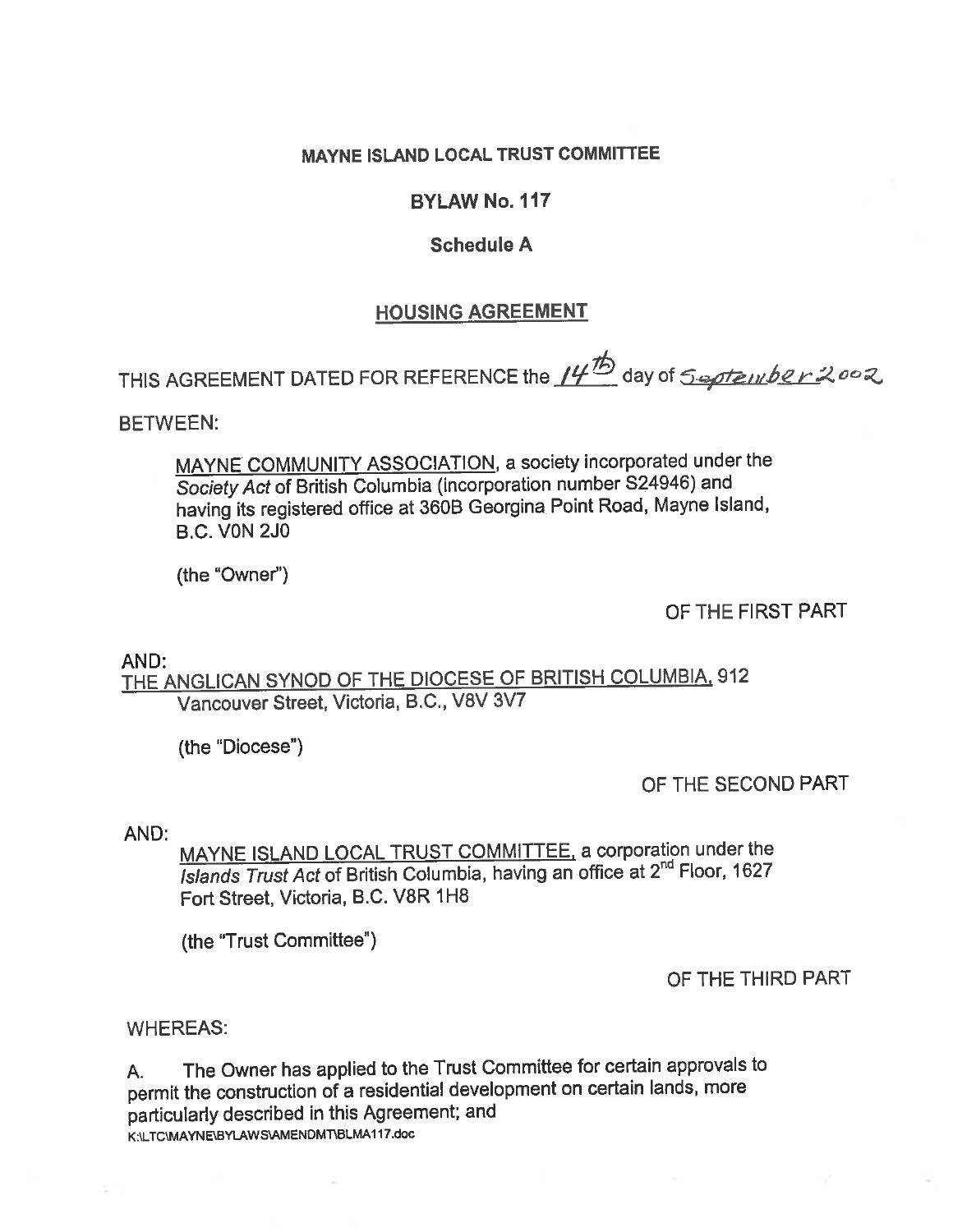The Diocese holds a possibility of reverter in respect of the lands; and B.

The Trust Committee may, pursuant to s. 905 of the Local Government  $C_{1}$ Act, enter into an agreement with an owner of land that includes terms and conditions regarding the occupancy of dwelling units located on the lands of the owner: and

The Owner, the Diocese and the Trust Committee wish to enter into such D. a housing agreement with respect to dwelling units located on the lands; and

The Trust Committee has, by bylaw, authorized the execution of this E. Agreement and the Trust Committee entering into this Agreement; and the directors of the Owner have, by resolution, authorized the execution of this Agreement;

THIS AGREEMENT WITNESSES THAT, in consideration of the promises and covenants set out in the Agreement and the sum of ONE DOLLAR (\$1.00) now paid by the Trust Committee to each of the Owner and the Diocese, the receipt and sufficiency of which are hereby acknowledged by the Owner and the Diocese, the parties covenant and agree with each other as follows:

### **Definitions**

The following expressions where used in this Agreement shall have the  $1<sup>1</sup>$ following meanings:

"Dwelling Unit" means one or more habitable rooms used or intended for use as a residence by one or more persons living as a single family unit with self-contained sleeping, living, cooking, and sanitary facilities and direct access to the open air;

"Health Care Practitioner" means a person licensed pursuant to the Health Professions Act to provide health care to another person;

"Lands" means Lot B, Section 12, Mayne Island, Cowichan District, Plan VIP61452;

"Owner" means the registered owner of the Lands;

"Senior Citizen" means a person aged 55 years or older.

### Occupancy

The Owner shall not permit a Dwelling Unit on the Lands to be  $2.$  $(a)$ K:\LTC\MAYNE\BYLAWS\AMENDMT\BLMA117.doc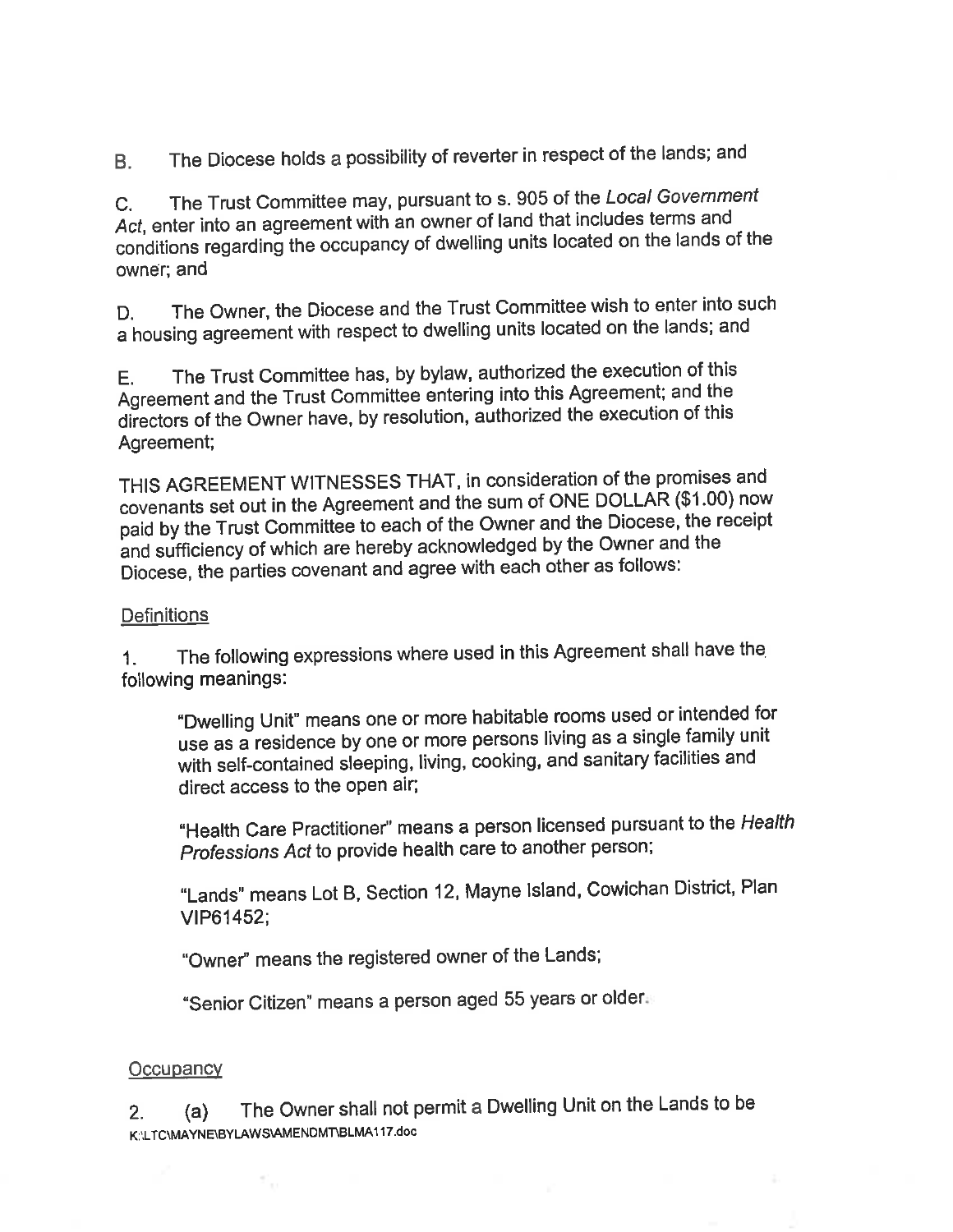# occupied as a residence by any person other than

- up to two Senior Citizens; or  $(i)$
- one Senior Citizen and a housekeeper or Health Care Practitioner  $(ii)$ employed by the Senior Citizen occupying the same Dwelling Unit.
- Upon the death of the Senior Citizen or the vacating of the Dwelling Unit  $(b)$ by the Senior Citizen due to illness, the Health Care Practitioner described in subsection 2(a)(ii) of this Agreement may continue to occupy the Dwelling Unit under the authority of that subsection for no more than 30 days following the death or the vacating as the case may be.

#### **Statutory Declaration**

Upon the written request of the Trust Committee, the Owner shall deliver to the  $3<sub>1</sub>$ Trust Committee within five days of receiving the request a statutory declaration substantially in the form attached as Appendix "A" to this Agreement, sworn by a director or officer of the Owner, containing all of the information required to complete the declaration. The Trust Committee may request such a declaration in respect of any particular Dwelling Unit up to two times any calendar year.

#### Order to Comply

If the Owner is in default of the performance or observance of paragraph 2 of this 4. Agreement, the Trust Committee may give the Owner a notice of default and if that default is also a breach of the Trust Committee's Land Use Bylaw, the notice of default may contain an order by the Trust Committee, delivered under the signature of the Trust Committee, for the Owner to comply with the Land Use Bylaw.

## **Relief from Occupancy Restriction**

If the Owner is in default of the performance or observance of paragraph 2 of this 5. Agreement, the Owner may request to be relieved from it obligations under that paragraph and paragraph 6 with respect to a particular Dwelling Unit for reasons of hardship related directly to the illness or bereavement of the occupier. No such request for relief may be made later than 30 days after the Owner has been given notice by the Trust Committee of a default. Any such request shall be delivered writing to the Secretary of the Islands Trust, setting out the circumstances and the particular hardship involved, and shall be signed by both the Owner and the occupier concerned. The Owner acknowledges and agrees that the Trust Committee shall be under no obligation to grant any relief, and may proceed with its remedies under this Agreement, at law and in equity, despite the Owner's request, and that the relief, if any, to be afforded shall be determined by the Trust Committee in its sole discretion.

#### Damages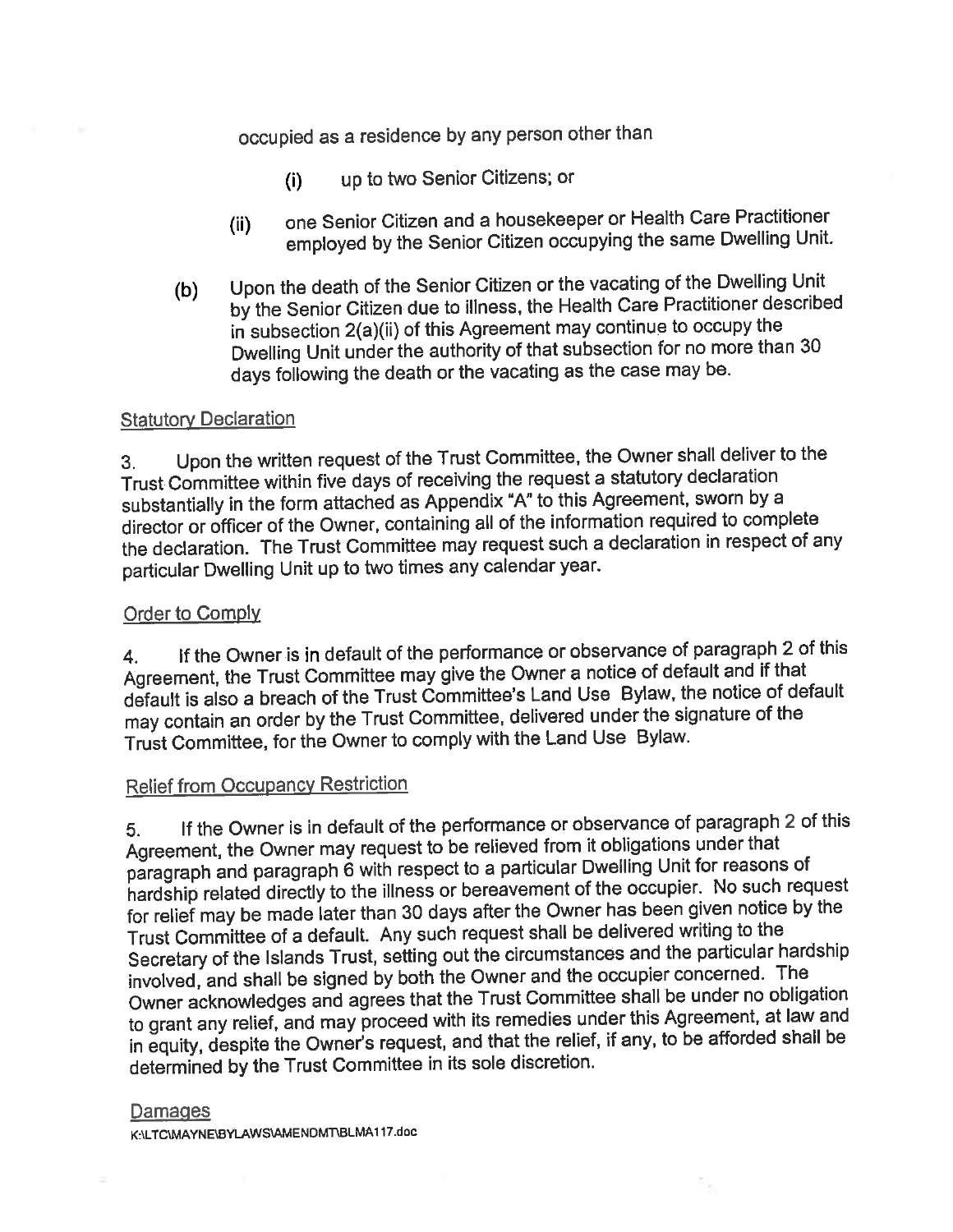The Owner agrees that for each day a Dwelling Unit is occupied in breach of 6. paragraph 2 of this Agreement, the Owner shall pay the Islands Trust \$50.00 as iiquidated damages and not as penalty. Any such damages are due and payable on a monthly basis at the office of the Islands Trust on the last day of each month, and payment may be enforced by the Islands Trust in a court of competent jurisdiction as a contract debt, which debt does not run with the Lands.

## **Specific Performance of Agreement**

The Owner agrees that the Trust Committee is entitled to obtain an order for  $7<sub>1</sub>$ specific performance of this Agreement and a prohibitory or mandatory injunction in respect of any breach by the Owner of this Agreement. Further, the Owner agrees that the foregoing provision is reasonable given the public interest in restricting the occupancy of each Dwelling Unit on the Lands in accordance with this Agreement.

#### Indemnification for Costs

In the event of proceedings for enforcement of this Agreement commenced by 8. the Trust Committee, the Owner agrees to indemnify the Trust Committee to the full extent of the Trust Committee's actual legal costs in the event that the Owner is held to have been in breach of any provision of this Agreement.

#### No Public Law Duty

Wherever in this Agreement an act, determination, consent, approval or 9. agreement of the Trust Committee is provided for, such act, determination, consent, approval or agreement may be done or made in accordance with the terms of this Agreement and no public law duty, whether arising from the principles of procedural fairness or the rules of natural justice, shall have any application.

#### No Waiver

No condoning, excusing or overlooking by the Trust Committee of any default  $10.$ under this Agreement, nor any consent, approval or agreement whether written or otherwise shall be taken to operate as a waiver by the Trust Committee of any subsequent default or of the necessity for further consent, approval or agreement in respect of a subsequent matter requiring it under this Agreement, or in any way to defeat or affect the rights or remedies of the Trust Committee.

#### Arbitration

Any matter dispute between the parties under this Agreement, including any  $11.$ dispute as to whether a particular individual is eligible to occupy a Dwelling Unit under paragraph 2, shall be referred to a single arbitrator if the parties can agree on one, and otherwise to three arbitrators, one to be appointed by each of the parties and the third K:\LTC\MAYNE\BYLAWS\AMENDMT\BLMA117.doc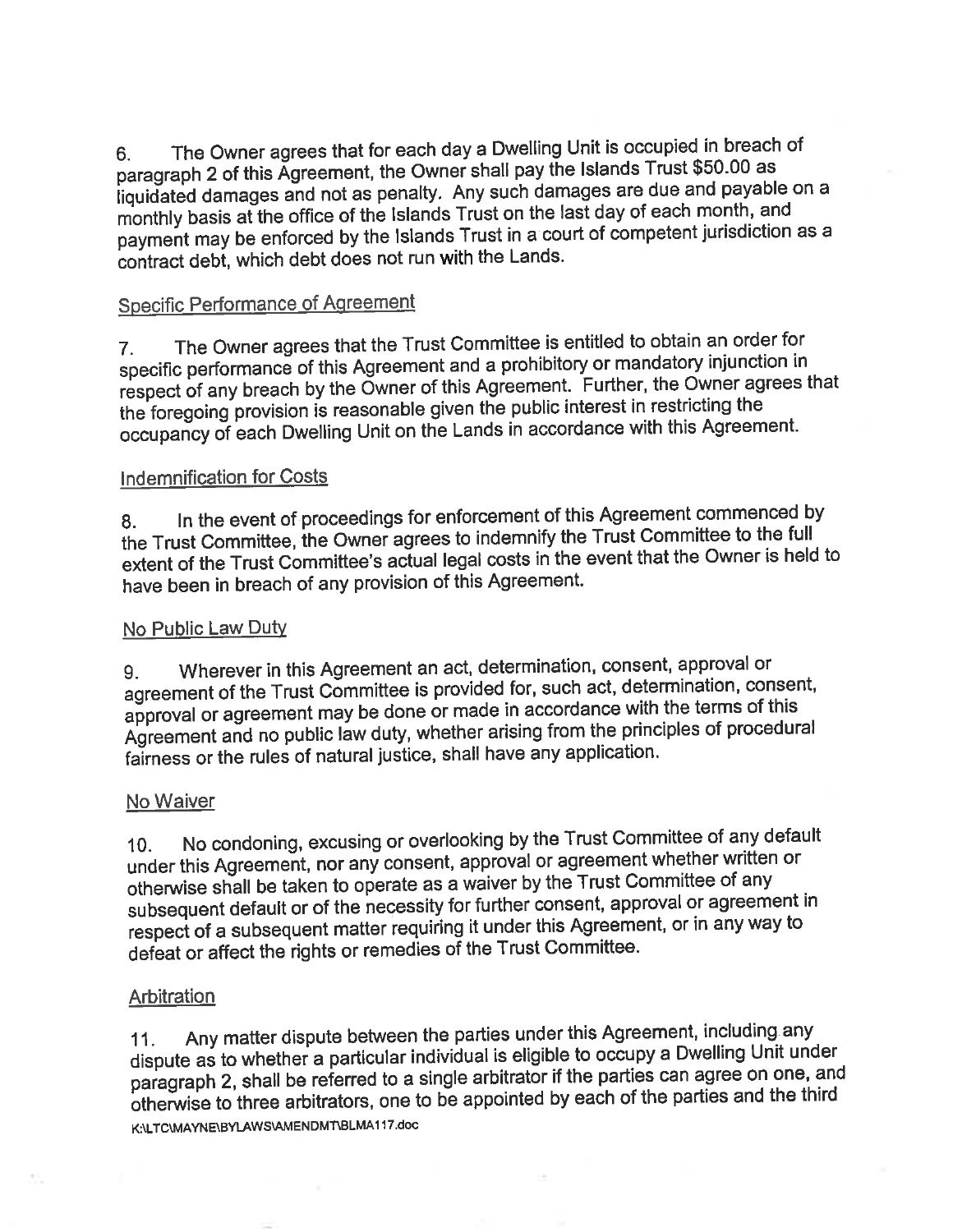by those two so appointed, and the matter shall be resolved in accordance with the provisions of the Commercial Arbitration Act of British Columbia.

### Notice on Title

The Owner acknowledges that, pursuant to Section 905(5) of the Local  $12.$ Government Act, the Trust Committee must file in the Land Title Office a notice that the Lands are subject to this Agreement, and that, once the notice is filed, this Agreement is binding on all persons who acquire an interest in the Lands.

### **Amendment and Termination**

This Agreement may not be modified or amended except by bylaw of the Trust  $13<sub>1</sub>$ Committee, upon an agreement in writing between the Trust Committee, the Diocese, and the Owner. This Agreement may be terminated or discharged by the Trust Committee without the consent or agreement of the Owner or the Diocese.

### **Notices**

 $14.$ Any notice required to be given pursuant to this Agreement shall be in writing and shall be given to the Owner, the Diocese or the Trust Committee, as the case may be, at the address first above written, or to any other address of which either the Owner or the Diocese or the Trust Committee may advise the others in writing in accordance with this paragraph. Notice to the Trust Committee must be addressed to the Secretary of the Islands Trust. If given in person or by facsimile transmission, such notice will be deemed to be received when delivered and, if mailed, such notice will be deemed to be received on the tenth business day after the date of mailing except in the event of an interruption of mail service, when such notice will be deemed to be received only when actually received by the party to whom it is addressed.

### Enurement

This Agreement shall enure to the benefit of and be binding on the Trust  $15.$ Committee and its successors and on the Owner and the Diocese and their heirs, successors, personal representatives, administrators, assignees, and successors in title, including the owners of any strata lot into which any residential apartment building on the Lands may be subdivided. Notwithstanding anything contained herein, neither the Owner named herein nor any future owner of the Lands or any portion thereof shall be liable under any of the covenants and agreements contained herein where such liability arises by reason of an act or omission occurring after the Owner or the future Owner, as the case may be, ceases to have any further interest in the Lands or portion of them.

### **Remedies Cumulative**

16. The remedies of the Trust Committee specified in this Agreement are cumulative K:\LTC\MAYNE\BYLAWS\AMENDMT\BLMA117.doc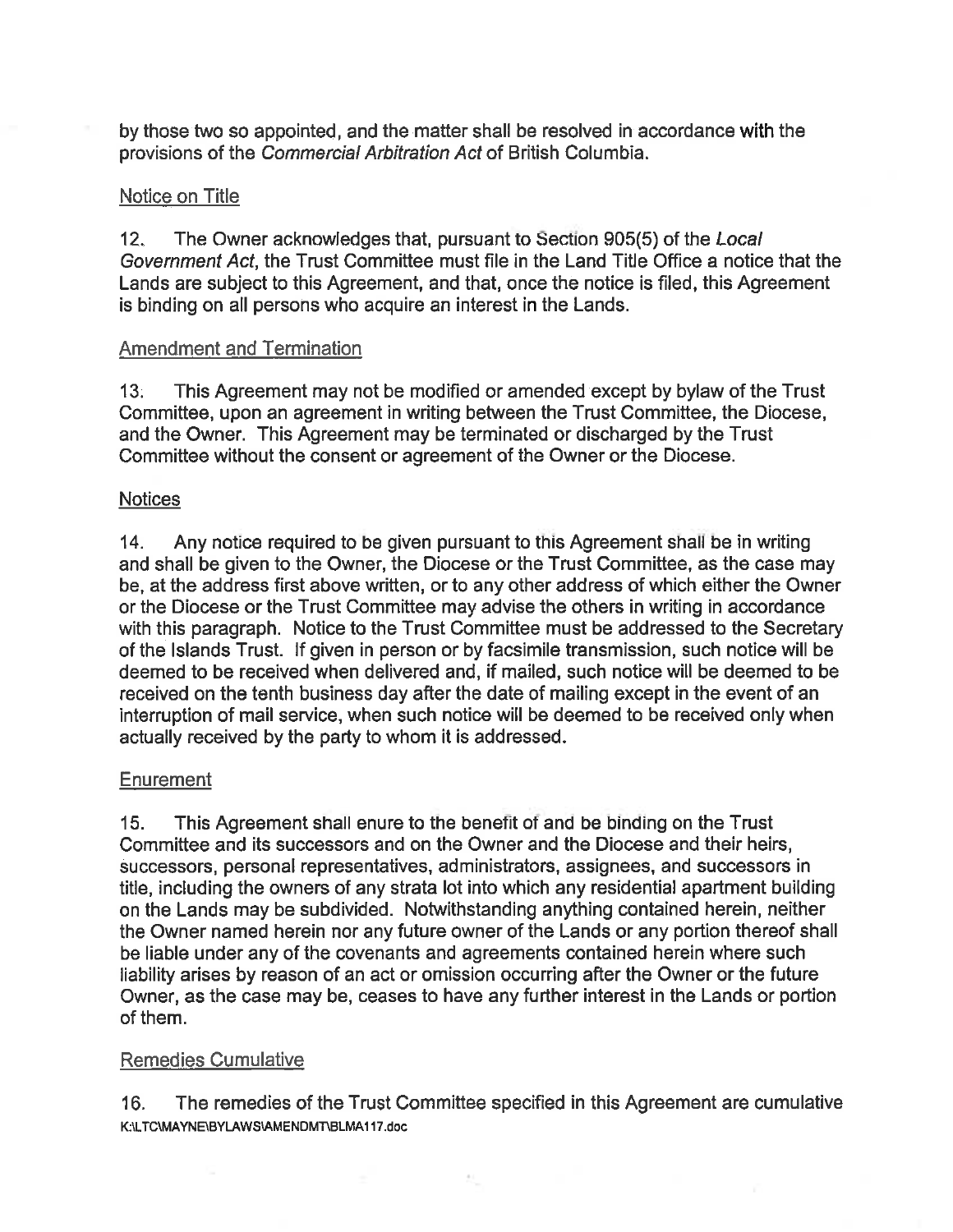and are in addition to any remedies of the Trust Committee at law or in equity. No remedy shall be deemed to be exclusive, and the Trust Committee may from time to time have recourse to one or more or all of the available remedies specified herein or at law or in equity.

### Severability

Each covenant and agreement contained in this Agreement is, and shall be  $17<sub>1</sub>$ construed to be, a separate and independent covenant or agreement and the breach of any such covenant or agreement by the Owner shall not discharge or relieve the Owner from its obligations to perform. If any term or provision of this Agreement or its application to any person or circumstance shall to any extent be invalid and unenforceable, the remainder of this Agreement, or the application of such term or provision to persons or circumstances other than those as to which it is invalid or unenforceable, shall not be affected, and each term and provision of this Agreement shall be valid and shall be enforced to the extent permitted by law.

#### Joint and Several

In the case of more than one Owner, the grants, covenants, conditions,  $18.$ provisions, agreements, rights, powers, privileges and liabilities of the Owner shall be construed and held to be several as well as joint.

#### **Included Words**

Wherever the singular of the masculine is used in this Agreement, it shall be  $19.$ deemed to include the plural or the feminine, or the body politic or corporate, where the context or the parties so require.

#### Governing Law

This Agreement shall be governed by and construed in accordance with the laws  $20.$ of the Province of British Columbia.

#### Joint Venture

Nothing in this Agreement shall constitute the Owner as the agent, joint venturer  $21.$ or partner of the Trust Committee or give the Owner any authority or power to bind the Trust Committee in any way.

#### **Time of Essence**

Time is of the essence of this Agreement.  $22.$ 

#### **Further Assurances**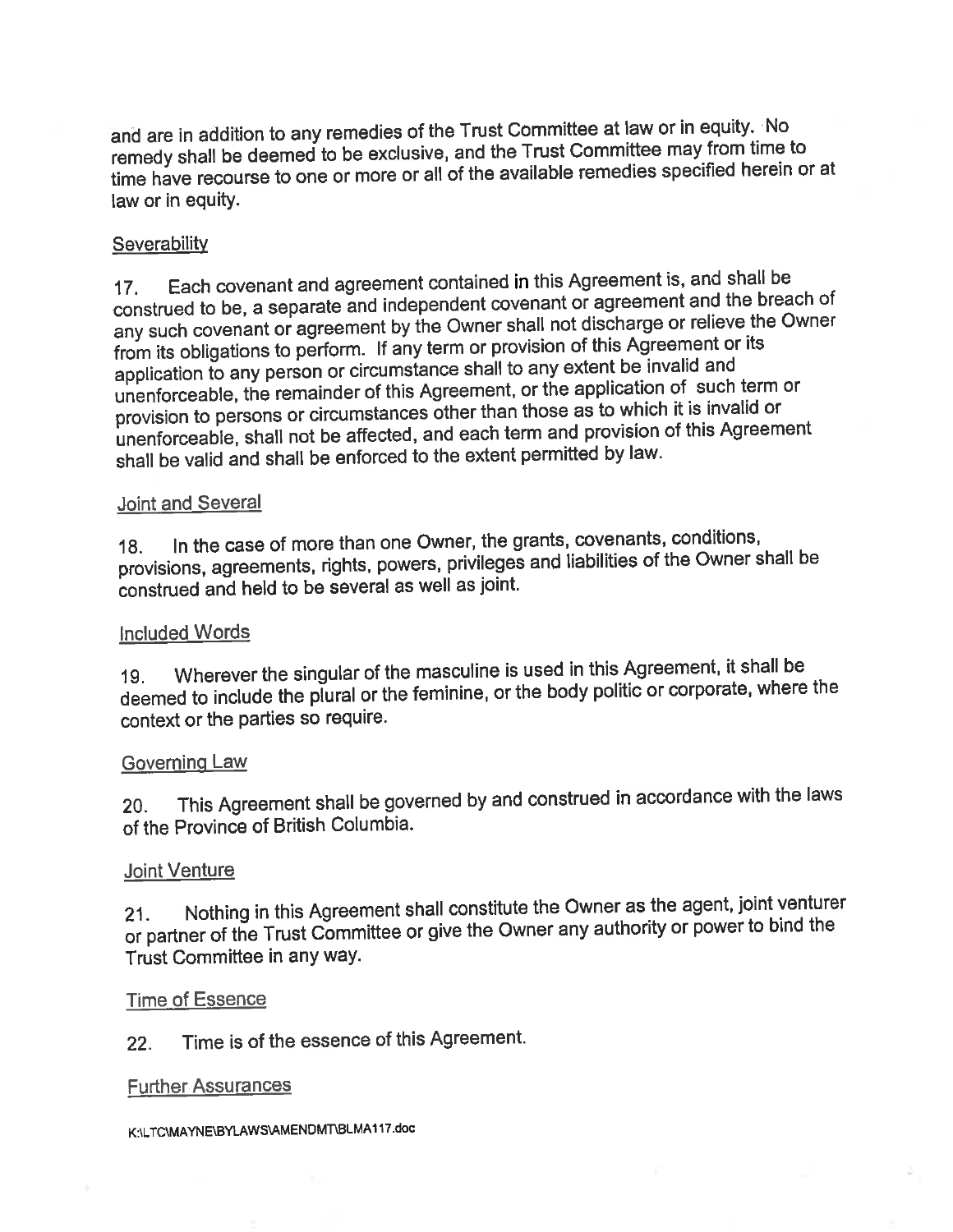The parties shall execute and do all such further deeds, acts, things and 23. assurances as they reasonably require to carry out the intent of this Agreement.

### No Fettering of Statutory Discretion

No consent or approval given by the Trust Committee under this Agreement shall 24. derogate from or bind the Trust Committee in the exercise of any statutory duty, power or discretion.

The Corporate Seal of MAYNE **COMMUNITY ASSOCIATION** λ Was hereunto affixed in the presence of:  $\mathcal{E}$  $(c/s)$ ) W) The Corporate Seal of THE ANGLICAN SYNOD OF THE DIOCESE OF BRITISH COLUMBIA Was hereunto affixed in the presence of:  $\mathcal{E}$  $(c/s)$ bioran,  $1$  Director  $\tau$ ohn $\tau$ The Corporate Seal of MAYNE **ISLAND LOCAL TRUST COMMITTEE**  $\lambda$ Was hereunto affixed in the presence of:  $(c/s)$ :persdn Chai Benson  $K$ im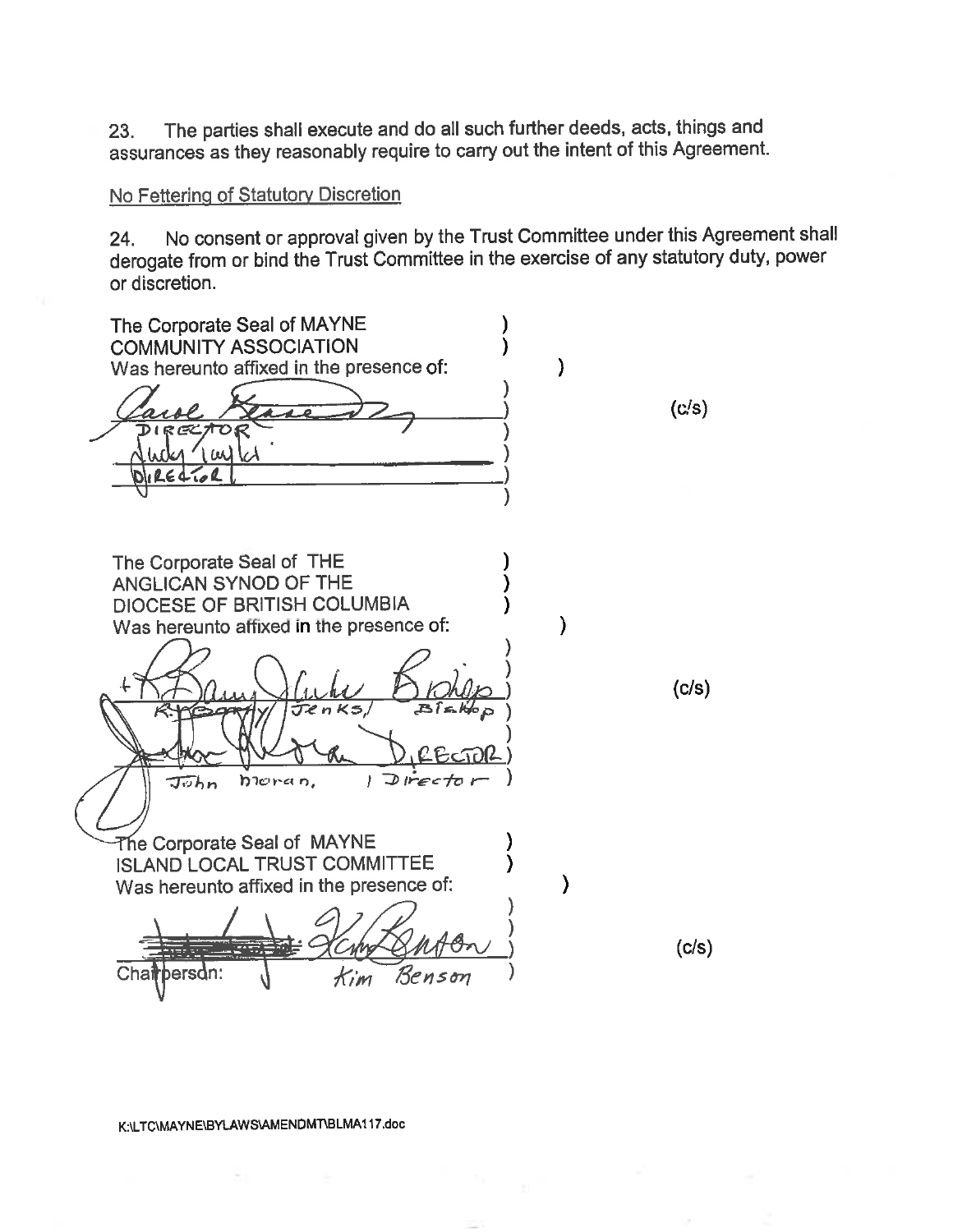#### **APPENDIX "A" TO HOUSING AGREEMENT**

# CANADA ) IN THE MATTER OF A

) HOUSING AGREEMENT dated ) the  $\rule{1em}{0.15mm}$  day of

PROVINCE OF BRITISH COLUMBIA )<br>
MAYNE COMMUNITY ) ASSOCIATION (the "Owner") ) and MAYNE ISLAND LOCAL **I TRUST COMMITTEE (the** ) "Housing Agreement")

I, \_\_\_\_\_\_\_\_\_\_\_\_\_\_\_\_\_\_\_\_\_\_\_, of \_\_\_\_\_\_\_\_ in the Province of British Columbia, do<br>solemnly declare:

- That I am a \_\_\_\_\_\_\_\_\_\_\_\_\_\_(director or officer) of the Owner and [make  $1.$ this declaration to the best of my personal knowledge] [have been informed by \_\_\_\_\_\_\_\_\_\_\_\_\_\_\_\_\_ and believe the statements in this declaration to be true.]
- This declaration is made pursuant to the Housing Agreement in respect of  $2.$ Dwelling Unit No.
- For the period from \_\_\_\_\_\_, \_\_\_\_\_\_ to \_\_\_\_\_\_\_, \_\_\_\_\_\_, the<br>Dwelling Unit was occupied by the following person whose names and  $3<sub>1</sub>$ present ages appear below, and by no other persons:

Name of Age of Person Person